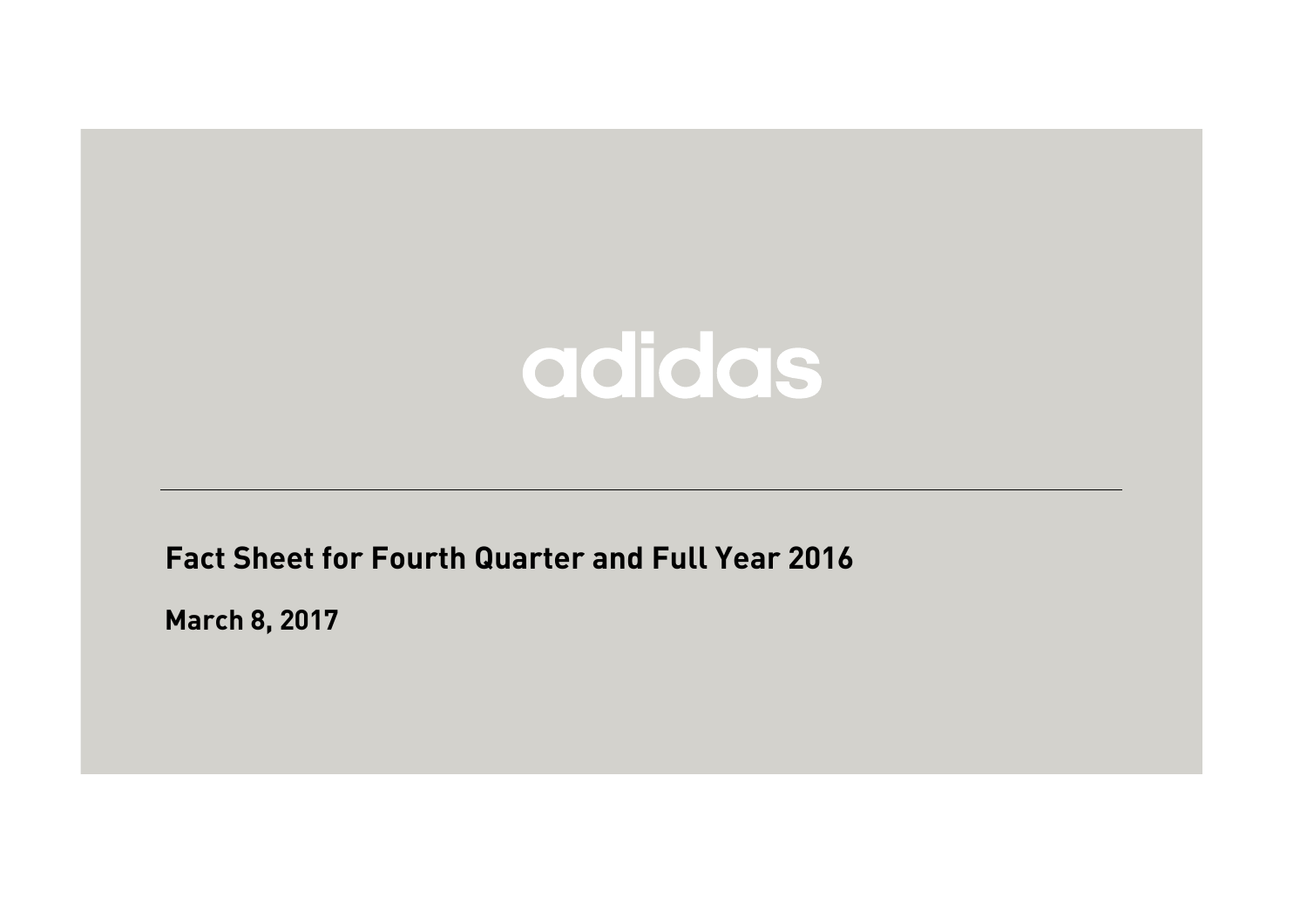# **Table of Content** page • Our Share Highlights 3 • Consolidated Income Statement Highlights 4 • Consolidated Statement of Financial Position and Cash Flow Highlights 5 • Financial Highlights by Segment 6-7  $\bullet$  Financial Highlights by Brand  $\bullet$  8  $\hspace{1cm}$  8 • Retail at a Glance 9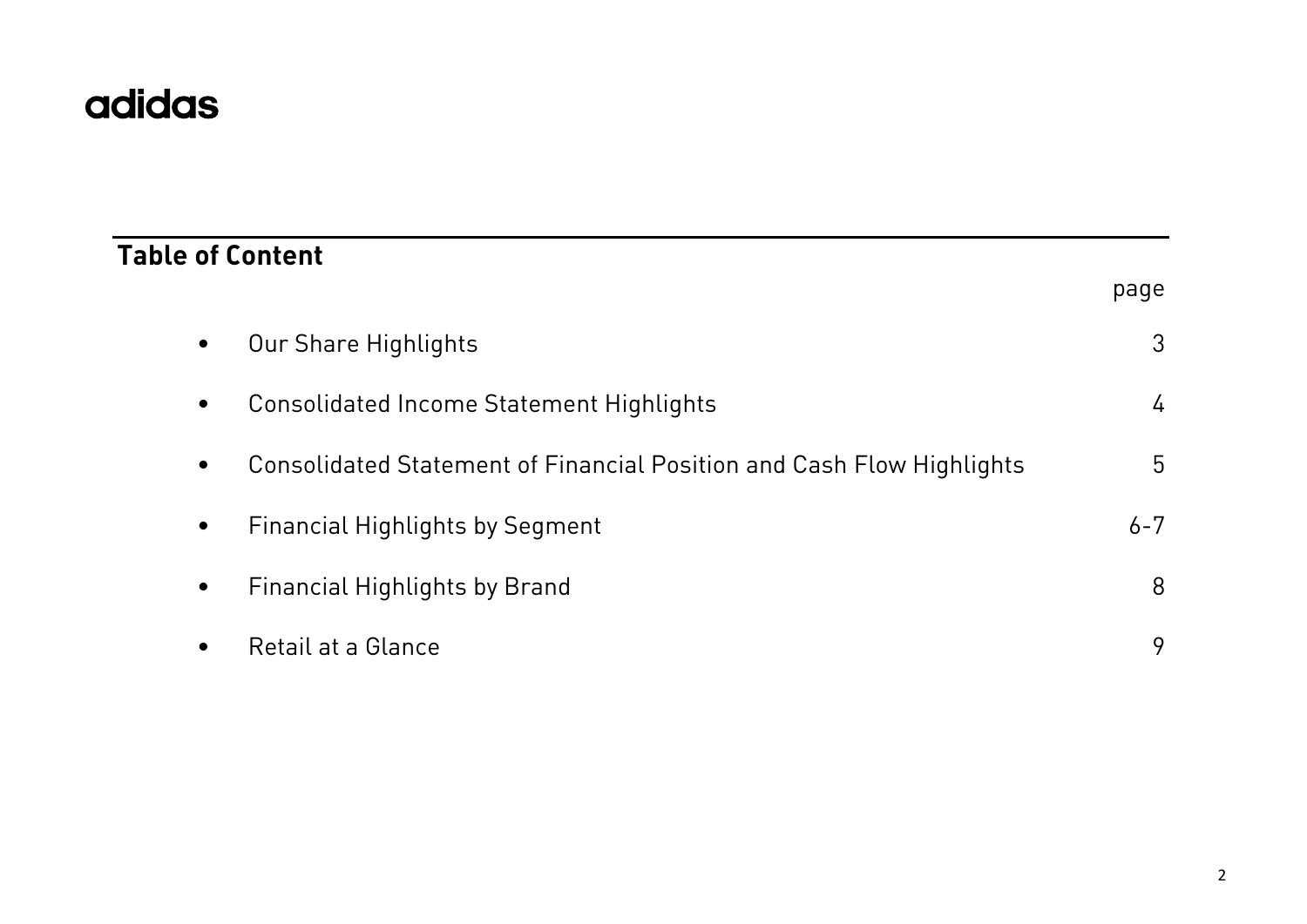#### **Our Share Highlights**

|                                                                            | <b>First Quarter</b> |                | <b>Second Quarter</b> |               | <b>Third Quarter</b> |             |             | <b>Fourth Quarter</b> |        |                                        | <b>Full Year</b> |        |
|----------------------------------------------------------------------------|----------------------|----------------|-----------------------|---------------|----------------------|-------------|-------------|-----------------------|--------|----------------------------------------|------------------|--------|
|                                                                            | 2016                 | 2015           | 2016                  | 2015          | 2016                 | 2015        | 2016        | 2015                  | Change | 2016                                   | 2015             | Change |
| Earnings per share <sup>2131</sup> (in EUR)                                |                      |                |                       |               |                      |             |             |                       |        |                                        |                  |        |
| Basic                                                                      | 1.75                 | 1.17           | 1.45                  | 0.73          | 1.93                 | 1.55        | (0.05)      | [0.14]                | [64%]  | 5.08                                   | 3.32             | 53%    |
| Diluted                                                                    | 1.71                 | 1.17           | 1.42                  | 0.73          | 1.88                 | 1.55        | (0.03)      | (0.14)                | [81%]  | 4.99                                   | 3.32             | 51%    |
| Average number of shares                                                   |                      |                |                       |               |                      |             |             |                       |        |                                        |                  |        |
| Basic                                                                      | 200, 197, 417        | 204, 153, 362  | 200,197,417           | 201,644,392   | 200,226,599          | 200.197.417 | 200,131,868 | 200, 197, 417         | [0%]   | 200,188,276                            | 201,536,418      | (1%    |
| Diluted                                                                    | 206,294,660          | 204, 153, 362  | 206,327,088           | 201,644,392   | 206,327,088          | 200,197,417 | 205,656,812 | 200, 197, 417         | 3%     | 206,146,908                            | 201,536,418      | 2%     |
| Number of shares outstanding <sup>11</sup>                                 | 200, 197, 417        | 203,186,309    | 200,197,417           | 200, 197, 417 | 200, 307, 750        | 200,197,417 | 201,489,310 | 200,197,417           | $1\%$  | 201,489,310                            | 200, 197, 417    | $1\%$  |
| Share price <sup>1)</sup>                                                  | 103.00               | 73.69          | 128.45                | 68.65         | 154.50               | 72.01       | 150.15      | 89.91                 | 67%    | 150.15                                 | 89.91            | 67%    |
| Market capitalisation 14                                                   | 20,620               | 14,973         | 25,715                | 13,744        | 30,948               | 14,416      | 30,254      | 18,000                | 68%    | 30,254                                 | 18,000           | 68%    |
| Historical performance of the adidas share<br>and important indices (in %) |                      |                |                       |               |                      |             |             |                       |        |                                        |                  |        |
| adidas AG                                                                  | 15                   | 28             | 25                    | (7)           | 20                   |             | $[3]$       | 25                    |        | 67                                     | 56               |        |
| DAX-30                                                                     | (7)                  | 22             | $[3]$                 | (9)           | 9                    | (12)        |             | 11                    |        |                                        | 10               |        |
| MSCI World Textiles, Apparel & Luxury<br>Goods                             | 3                    | $\overline{2}$ | (7)                   | (1)           | 3                    | $\mathbf 0$ |             | (4)                   |        | $\left\lceil \frac{1}{2} \right\rceil$ | $[3]$            |        |

<sup>1)</sup> At quarter end.

<sup>2)</sup> Excluding goodwill impairment.

 $3)$  Includes continuing and discontinued operations.

 $4)$   $\epsilon$  in millions.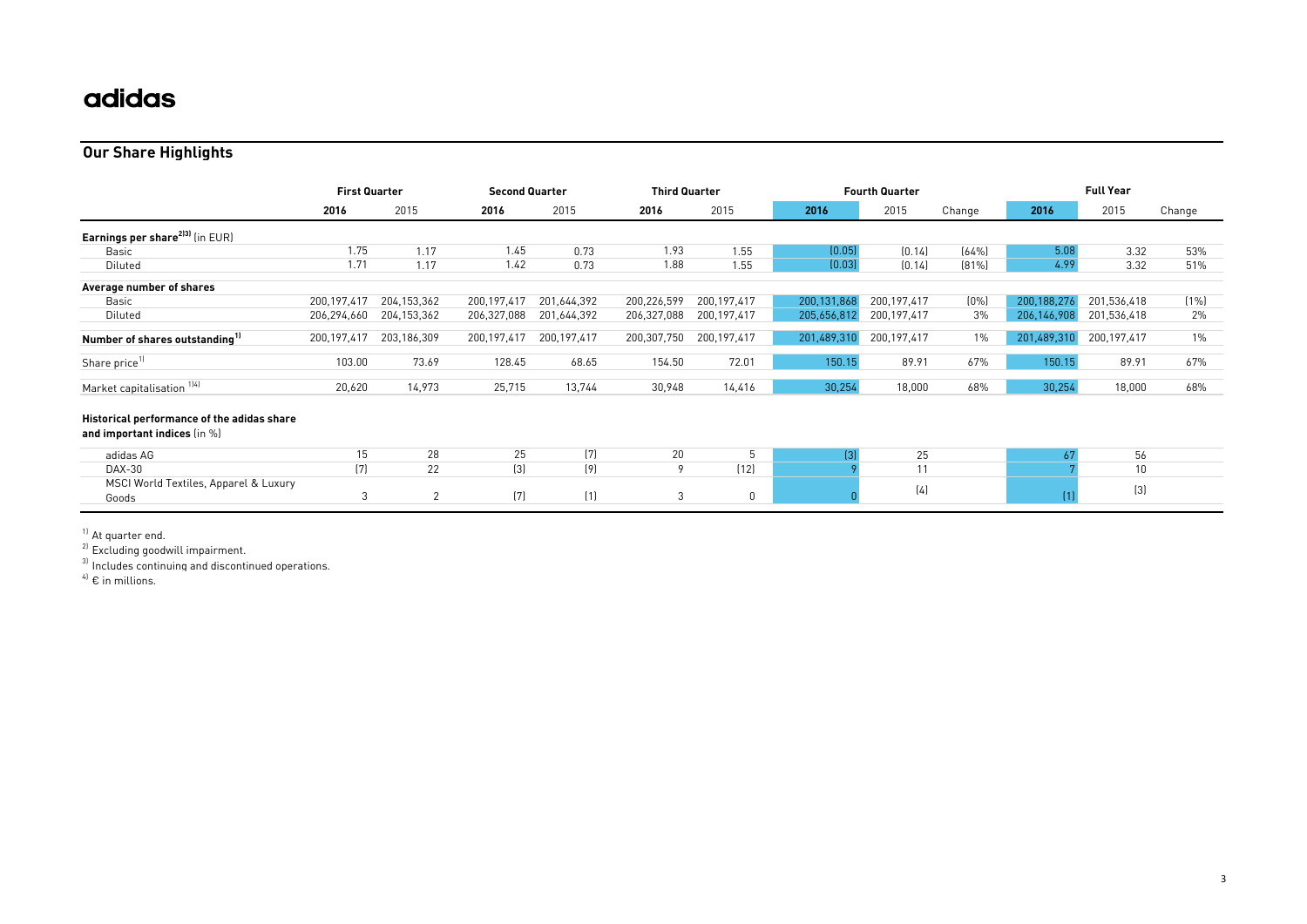#### **Consolidated Income Statement Highlights**

|                                                                   | <b>First Quarter</b> |       | <b>Second Quarter</b> |       | <b>Third Quarter</b> |       |         | <b>Fourth Quarter</b> |          | <b>Full Year</b> |        |                      |  |
|-------------------------------------------------------------------|----------------------|-------|-----------------------|-------|----------------------|-------|---------|-----------------------|----------|------------------|--------|----------------------|--|
|                                                                   | 2016                 | 2015  | 2016                  | 2015  | 2016                 | 2015  | 2016    | 2015                  | Change   | 2016             | 2015   | Change               |  |
| <b>Key Figures</b> ( $\epsilon$ in millions)                      |                      |       |                       |       |                      |       |         |                       |          |                  |        |                      |  |
| Net sales <sup>11</sup>                                           | 4,769                | 4,083 | 4,422                 | 3,907 | 5,413                | 4,758 | 4,687   | 4,167                 | 12%      | 19,291           | 16,915 | 14%                  |  |
| Gross profit <sup>11</sup>                                        | 2,358                | 2,008 | 2,159                 | 1,889 | 2,574                | 2,304 | 2,288   | 1,966                 | 16%      | 9,379            | 8,168  | 15%                  |  |
| Other operating expenses <sup>1)</sup>                            | 1,924                | 1,700 | 1,935                 | 1,720 | 2,058                | 1,845 | 2,346   | 2,024                 | 16%      | 8,263            | 7,289  | 13%                  |  |
| EBITDA <sup>1)</sup>                                              | 590                  | 451   | 510                   | 320   | 655                  | 589   | 129     | 115                   | 12%      | 1,883            | 1,475  | 28%                  |  |
| Operating profit <sup>1121</sup>                                  | 490                  | 363   | 414                   | 234   | 563                  | 505   | 23      | (7)                   | n.a.     | 1,491            | 1,094  | 36%                  |  |
| Income Before Taxes <sup>1121</sup>                               | 497                  | 363   | 410                   | 225   | 545                  | 495   | [8]     | (9)                   | (18%)    | 1,444            | 1,073  | 35%                  |  |
| Net Income from continuing operations 12)                         | 350                  | 255   | 291                   | 146   | 387                  | 337   | (9)     | (17)                  | (48%)    | 1,019            | 720    | 41%                  |  |
| Net Income attributable to shareholders <sup>2131</sup>           | 351                  | 239   | 291                   | 146   | 386                  | 311   | (10)    | (28)                  | (64%)    | 1,017            | 668    | 52%                  |  |
| <b>Key Ratios</b>                                                 |                      |       |                       |       |                      |       |         |                       |          |                  |        |                      |  |
| Gross margin <sup>11</sup>                                        | 49.4%                | 49.2% | 48.8%                 | 48.3% | 47.6%                | 48.4% | 48.8%   | 47.2%                 | $1.6$ pp | 48.6%            | 48.3%  | $0.3$ pp             |  |
| Other operating expenses in % of net sales 1)                     | 40.3%                | 41.6% | 43.8%                 | 44.0% | 38.0%                | 38.8% | 50.1%   | 48.6%                 | $1.5$ pp | 42.8%            | 43.1%  | [0.3 <sub>pp</sub> ] |  |
| Operating margin <sup>1121</sup>                                  | 10.3%                | 8.9%  | 9.4%                  | 6.0%  | 10.4%                | 10.6% | 0.5%    | (0.2%                 | $0.7$ pp | 7.7%             | 6.5%   | $1.3$ pp             |  |
| Effective tax rate 1121                                           | 29.5%                | 29.8% | 29.1%                 | 35.1% | 29.1%                | 31.9% | (18.9%) | [86.8%]               | 67.8 pp  | 29.5%            | 32.9%  | (3.4 <sub>pp</sub> ) |  |
| Net Income attributable to shareholders in % of<br>net sales 2131 | 7.4%                 | 5.8%  | 6.6%                  | 3.7%  | 7.1%                 | 6.5%  | (0.2%   | [0.7%]                | $0.5$ pp | 5.3%             | 4.0%   | $1.3$ pp             |  |

 $^{\text{1)}}$  Figures reflect continuing operations as a result of the divestiture of the Rockport business.

<sup>2)</sup> Excluding goodwill impairment.

 $^{3)}$  Includes continuing and discontinued operations.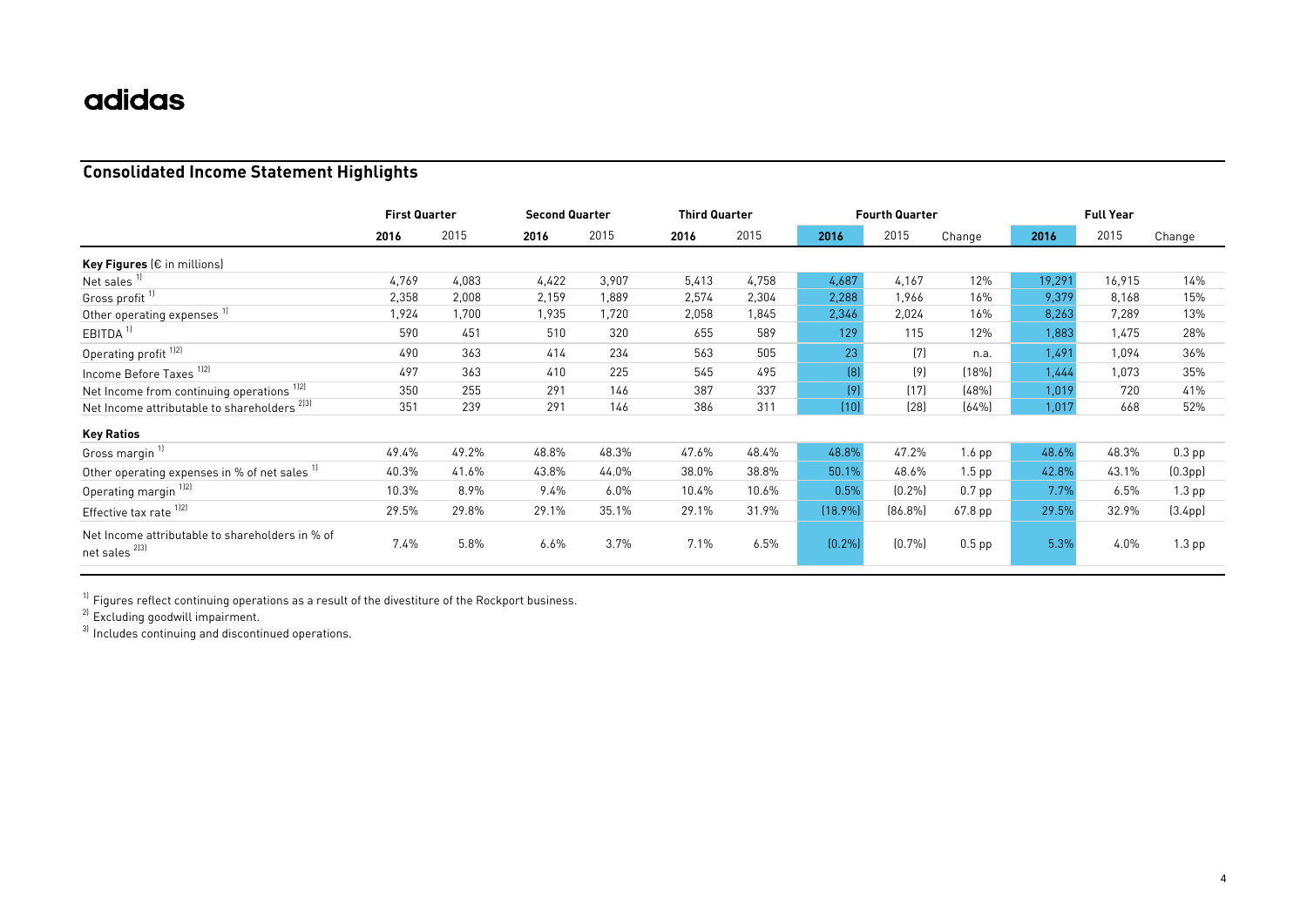### **Consolidated Statement of Financial Position and Cash Flow Highlights**

|                                                             | March 31 |        | June 30 |        | September 30 |        | December 31 |        |                      |
|-------------------------------------------------------------|----------|--------|---------|--------|--------------|--------|-------------|--------|----------------------|
|                                                             | 2016     | 2015   | 2016    | 2015   | 2016         | 2015   | 2016        | 2015   | Change               |
| Key Figures ( $\epsilon$ in millions)                       |          |        |         |        |              |        |             |        |                      |
| Total assets                                                | 13,415   | 13,415 | 14,029  | 12,754 | 14,255       | 12,989 | 15,176      | 13,343 | 14%                  |
| Accounts receivable                                         | 2,517    | 2,456  | 2,356   | 2,271  | 2,715        | 2,502  | 2,200       | 2,049  | 7%                   |
| Inventories                                                 | 2,939    | 2,539  | 3,514   | 2,927  | 3,203        | 2,698  | 3,763       | 3,113  | 21%                  |
| Operating working capital                                   | 3,883    | 3,520  | 4,013   | 3,485  | 4,228        | 3,724  | 3,468       | 3,138  | 11%                  |
| Net borrowings                                              | 809      | 542    | 1,028   | 957    | 769          | 903    | 103         | 460    | (78%)                |
| Shareholders' equity                                        | 5,679    | 6,271  | 5,792   | 5,548  | 6,126        | 5,716  | 6,472       | 5,666  | 14%                  |
| Capital expenditures                                        | 68       | 53     | 201     | 137    | 361          | 311    | 651         | 513    | 27%                  |
| Net cash generated from/(used in) operating<br>activities   | (266)    | (260)  | (75)    | (31)   | 376          | 314    | 1,348       | 1,090  | 24%                  |
| <b>Key ratios</b>                                           |          |        |         |        |              |        |             |        |                      |
| Average operating working capital in % of<br>net sales 1121 | 20.2%    | 21.9%  | 20.4%   | 21.6%  | 20.3%        | 20.7%  | 20.2%       | 20.5%  | (0.3 <sub>pp</sub> ) |
| Equity ratio                                                | 42.3%    | 46.7%  | 41.3%   | 43.5%  | 43.0%        | 44.0%  | 42.6%       | 42.5%  | $0.2$ pp             |
| Net borrowings/EBITDA <sup>1]3]</sup>                       | 0.5      | 0.4    | 0.6     | 0.6    | 0.4          | 0.6    | 0.1         | 0.3    | n.a.                 |
| Financial leverage                                          | 14.2%    | 8.6%   | 17.7%   | 17.2%  | 12.6%        | 15.8%  | 1.6%        | 8.1%   | (6.5pp)              |

 $^{\rm 1)}$  Figures reflect continuing operations as a result of the divestiture of the Rockport business.

 $^{2)}$ Twelve-month trailing average.

 $3)$  EBITDA of last twelve months.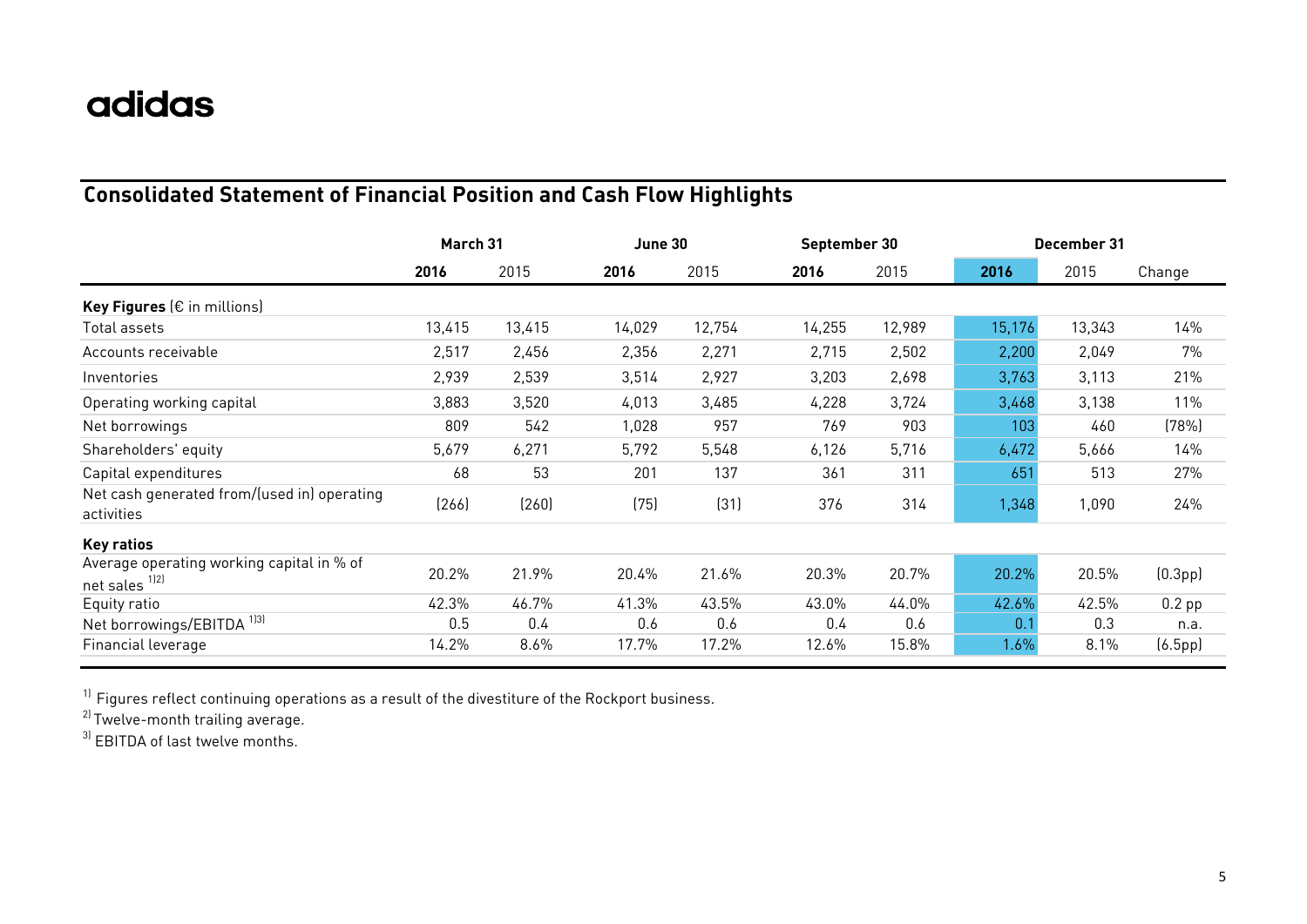#### **Financial Highlights by Segment** (€ in millions)

|                                      |       | <b>First Quarter</b> |       | <b>Second Quarter</b> |       | <b>Third Quarter</b> |       | <b>Fourth Quarter</b> |                   |                  |       | <b>Full Year</b> |                   |                  |
|--------------------------------------|-------|----------------------|-------|-----------------------|-------|----------------------|-------|-----------------------|-------------------|------------------|-------|------------------|-------------------|------------------|
|                                      | 2016  | 2015                 | 2016  | 2015                  | 2016  | 2015                 | 2016  | 2015                  | Change            | Change<br>[c.n.] | 2016  | 2015             | Change            | Change<br>[c.n.] |
| <b>Western Europe</b>                |       |                      |       |                       |       |                      |       |                       |                   |                  |       |                  |                   |                  |
| Net sales                            | 1,414 | 1,143                | 1,214 | 961                   | 1,557 | 1,404                | 1,105 | 1,031                 | 7%                | 12 %             | 5,291 | 4,539            | 17%               | 20 %             |
| adidas brand                         | 1,294 | 1,038                | 1,133 | 894                   | 1,438 | 1,299                | 1,024 | 963                   | 6%                | 11 %             | 4,889 | 4,193            | 17%               | 20 %             |
| Reebok brand                         | 121   | 105                  | 81    | 67                    | 119   | 106                  | 81    | 68                    | 19 %              | 24 %             | 402   | 347              | 16 %              | 18 %             |
| Gross profit                         | 651   | 550                  | 534   | 454                   | 676   | 667                  | 488   | 487                   | $0\%$             |                  | 2.350 | 2.157            | 9%                |                  |
| Gross margin                         | 46.1% | 48.1%                | 44.0% | 47.2%                 | 43.4% | 47.5%                | 44.2% | 47.2%                 | $(3.0$ pp $)$     |                  | 44.4% | 47.5%            | $[3.1$ pp $]$     |                  |
| Operating expenses                   | 338   | 270                  | 324   | 273                   | 342   | 322                  | 394   | 383                   | 3%                |                  | 1398  | 1248             | 12%               |                  |
| Operating expenses in % of net sales | 23.9% | 23.6%                | 26.7% | 28.5%                 | 22.0% | 22.9%                | 35.6% | 37.1%                 | $(1.5$ pp)        |                  | 26.4% | 27.5%            | $(1.1$ pp $)$     |                  |
| Operating profit                     | 313   | 280                  | 210   | 180                   | 334   | 345                  | 94    | 104                   | (9%               |                  | 951   | 909              | 5 %               |                  |
| Operating margin                     | 22.2% | 24.5%                | 17.3% | 18.8%                 | 21.4% | 24.6%                | 8.5%  | 10.1%                 | $(1.5$ pp)        |                  | 18.0% | 20.0%            | $(2.1$ pp $)$     |                  |
| <b>North America</b>                 |       |                      |       |                       |       |                      |       |                       |                   |                  |       |                  |                   |                  |
| Net sales                            | 728   | 591                  | 788   | 643                   | 927   | 776                  | 969   | 744                   | 30 %              | 29 %             | 3,412 | 2,753            | 24 %              | 24 %             |
| adidas brand                         | 621   | 470                  | 673   | 520                   | 788   | 639                  | 815   | 602                   | 35 %              | 34 %             | 2,897 | 2,231            | 30 %              | 30 %             |
| Reebok brand                         | 106   | 121                  | 115   | 123                   | 139   | 138                  | 153   | 142                   | 8 %               | 7%               | 514   | 523              | [2%]              | (1 %)            |
| Gross profit                         | 274   | 215                  | 305   | 236                   | 346   | 289                  | 360   | 268                   | 34 %              |                  | 1,286 | 1,008            | 28 %              |                  |
| Gross margin                         | 37.7% | 36.4%                | 38.8% | 36.7%                 | 37.3% | 37.3%                | 37.2% | 36.0%                 | $1.2$ pp          |                  | 37.7% | 36.6%            | $1.1$ pp          |                  |
| Operating expenses                   | 266   | 232                  | 247   | 230                   | 290   | 246                  | 321   | 269                   | 19 %              |                  | 1124  | 977              | 15 %              |                  |
| Operating expenses in % of net sales | 36.6% | 39.3%                | 31.3% | 35.8%                 | 31.3% | 31.7%                | 33.1% | 36.2%                 | $(3.0$ pp $)$     |                  | 32.9% | 35.5%            | $(2.5$ pp $)$     |                  |
| Operating profit                     | 19    | (9)                  | 74    | 17                    | 71    | 55                   | 49    | 7                     | 624 %             |                  | 214   | 69               | 209 %             |                  |
| Operating margin                     | 2.7%  | (1.5%                | 9.4%  | 2.6%                  | 7.7%  | 7.0%                 | 5.1%  | 0.9%                  | 4.1 pp            |                  | 6.3%  | 2.5%             | 3.8 <sub>pp</sub> |                  |
| <b>Greater China</b>                 |       |                      |       |                       |       |                      |       |                       |                   |                  |       |                  |                   |                  |
| Net sales                            | 762   | 597                  | 685   | 564                   | 822   | 691                  | 741   | 617                   | 20 %              | 25 %             | 3.010 | 2,469            | 22 %              | 28 %             |
| adidas brand                         | 746   | 583                  | 669   | 552                   | 803   | 675                  | 726   | 600                   | 21 %              | 26 %             | 2.944 | 2,411            | 22 %              | 28 %             |
| Reebok brand                         | 17    | 14                   | 15    | 12                    | 19    | 16                   | 16    | 16                    | (3 %)             | (2 %)            | 67    | 58               | 15 %              | 17%              |
| Gross profit                         | 436   | 334                  | 413   | 333                   | 466   | 382                  | 416   | 363                   | 15 %              |                  | 1,731 | 1,411            | 23 %              |                  |
| Gross margin                         | 57.2% | 55.9%                | 60.3% | 59.0%                 | 56.8% | 55.3%                | 56.0% | 58.8%                 | $(2.8$ pp $)$     |                  | 57.5% | 57.1%            | $0.4$ pp          |                  |
| Operating expenses                   | 138   | 115                  | 159   | 127                   | 182   | 157                  | 192   | 146                   | 32 %              |                  | 671   | 545              | 23 %              |                  |
| Operating expenses in % of net sales | 18.1% | 19.3%                | 23.2% | 22.5%                 | 22.2% | 22.7%                | 25.9% | 23.7%                 | $2.2$ pp          |                  | 22.3% | 22.1%            | $0.2$ pp          |                  |
| Operating profit                     | 298   | 218                  | 254   | 206                   | 284   | 225                  | 223   | 217                   | 3 %               |                  | 1060  | 866              | 22 %              |                  |
| Operating margin                     | 39.1% | 36.5%                | 37.2% | 36.5%                 | 34.6% | 32.6%                | 30.1% | 35.1%                 | $(5.0$ pp $)$     |                  | 35.2% | 35.1%            | $0.1$ pp          |                  |
| Russia/CIS                           |       |                      |       |                       |       |                      |       |                       |                   |                  |       |                  |                   |                  |
| Net sales                            | 138   | 162                  | 172   | 204                   | 195   | 195                  | 175   | 178                   | [2%]              | [5%]             | 679   | 739              | [8%]              | 3%               |
| adidas brand                         | 106   | 125                  | 132   | 159                   | 148   | 153                  | 128   | 132                   | (3 %)             | [7%]             | 514   | 570              | (10%              | 1%               |
| Reebok brand                         | 32    | 37                   | 39    | 45                    | 47    | 42                   | 47    | 45                    | 3%                | $1\%$            | 166   | 170              | [2%]              | 9%               |
| Gross profit                         | 80    | 83                   | 100   | 122                   | 111   | 106                  | 104   | 103                   | 1%                |                  | 395   | 414              | (5%               |                  |
| Gross margin                         | 57.7% | 51.3%                | 58.2% | 59.8%                 | 57.0% | 54.1%                | 59.7% | 58.0%                 | 1.7 <sub>pp</sub> |                  | 58.1% | 56.0%            | $2.1$ pp          |                  |
| Operating expenses                   | 66    | 81                   | 68    | 91                    | 79    | 84                   | 78    | 74                    | 6%                |                  | 290   | 329              | (12 %)            |                  |
| Operating expenses in % of net sales | 47.8% | 49.8%                | 39.6% | 44.8%                 | 40.3% | 42.8%                | 44.5% | 41.4%                 | $3.1$ pp          |                  | 42.7% | 44.6%            | $(1.8$ pp)        |                  |
| Operating profit                     | 14    | 2                    | 32    | 31                    | 33    | 22                   | 27    | 30                    | (10%              |                  | 105   | 85               | 24 %              |                  |
| Operating margin                     | 9.9%  | 1.5%                 | 18.6% | 15.0%                 | 16.7% | 11.3%                | 15.2% | 16.6%                 | $(1.4$ pp $)$     |                  | 15.4% | 11.4%            | $4.0$ pp          |                  |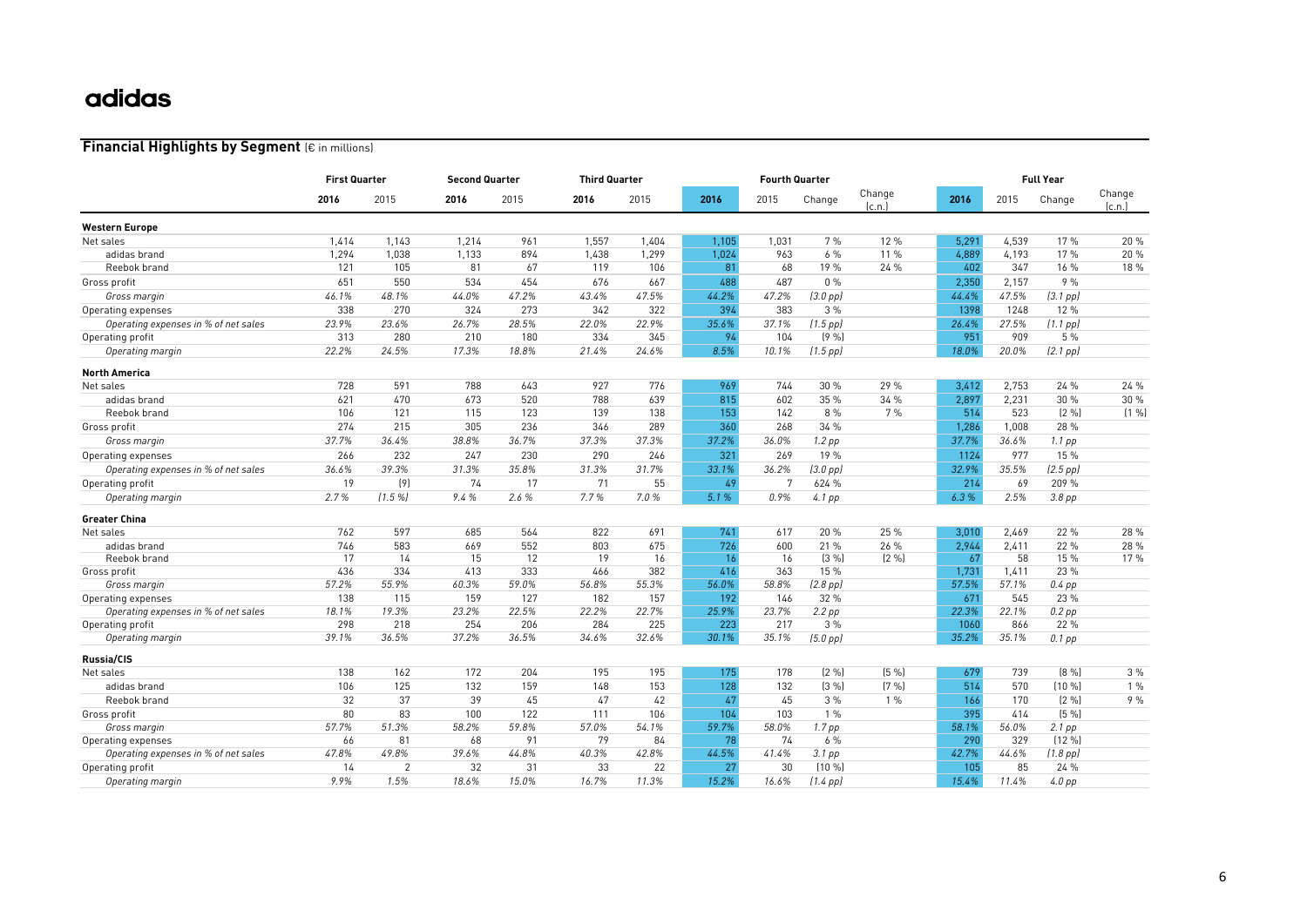#### **Financial Highlights by Segment** (€ in millions)

|                                           | <b>First Quarter</b> |       |       | <b>Second Quarter</b> |       | <b>Third Quarter</b> |        | <b>Fourth Quarter</b> |                   |                  | <b>Full Year</b> |       |                   |                  |
|-------------------------------------------|----------------------|-------|-------|-----------------------|-------|----------------------|--------|-----------------------|-------------------|------------------|------------------|-------|-------------------|------------------|
|                                           | 2016                 | 2015  | 2016  | 2015                  | 2016  | 2015                 | 2016   | 2015                  | Change            | Change<br>[c.n.] | 2016             | 2015  | Change            | Change<br>(c.n.) |
| Latin America                             |                      |       |       |                       |       |                      |        |                       |                   |                  |                  |       |                   |                  |
| Net sales                                 | 394                  | 423   | 379   | 456                   | 487   | 489                  | 471    | 415                   | 14 %              | 22 %             | 1.731            | 1.783 | [3%]              | 16 %             |
| adidas brand                              | 350                  | 361   | 330   | 387                   | 424   | 416                  | 411    | 352                   | 17%               | 24%              | 1.515            | 1.516 | [0, %]            | 19 %             |
| Reebok brand                              | $44^{1}$             | 61    | 48    | 69                    | 63    | 73                   | 61     | 63                    | [3%]              | 13 %             | 216              | 266   | [19%]             | 1%               |
| Gross profit                              | 178                  | 179   | 156   | 194                   | 195   | 215                  | 204    | 167                   | 23 %              |                  | 734              | 756   | [3%]              |                  |
| Gross margin                              | 45.2%                | 42.4% | 41.1% | 42.6%                 | 40.1% | 44.0%                | 43.4%  | 40.2%                 | 3.1 <sub>pp</sub> |                  | 42.4%            | 42.4% | $(0.0$ pp $)$     |                  |
| Operating expenses                        | 122                  | 121   | 116   | 126                   | 124   | 154                  | 144    | 120                   | 20 %              |                  | 507              | 521   | (3 %)             |                  |
| Operating expenses in % of net sales      | 31.1%                | 28.7% | 30.6% | 27.5%                 | 25.5% | 31.5%                | 30.6%  | 29.0%                 | $1.6$ pp          |                  | 29.3%            | 29.2% | $0.1$ pp          |                  |
| Operating profit                          | 56                   | 58    | 40    | 69                    | 71    | 61                   | 60     | 47                    | 29 %              |                  | 227              | 235   | (3 %)             |                  |
| Operating margin                          | 14.1%                | 13.7% | 10.5% | 15.1%                 | 14.6% | 12.6%                | 12.7%  | 11.2%                 | $1.5$ pp          |                  | 13.1%            | 13.2% | $[0.1$ pp $]$     |                  |
| Japan                                     |                      |       |       |                       |       |                      |        |                       |                   |                  |                  |       |                   |                  |
| Net sales                                 | 236                  | 155   | 236   | 178                   | 264   | 186                  | 271    | 257                   | 5 %               | [6, 96]          | 1.007            | 776   | 30 %              | 16 %             |
| adidas brand                              | 212                  | 143   | 209   | 163                   | 238   | 164                  | 248    | 226                   | 9%                | [3%]             | 907              | 696   | 30 %              | 17%              |
| Reebok brand                              | 24                   | 12    | 27    | 15                    | 26    | 22                   | 23     | 31                    | $[26 \%]$         | $[34 \%]$        | 100              | 80    | 25 %              | 12 %             |
| Gross profit                              | 116                  | 73    | 120   | 86                    | 128   | 90                   | 133    | 117                   | 14 %              |                  | 497              | 365   | 36 %              |                  |
| Gross margin                              | 49.0%                | 47.3% | 51.0% | 48.2%                 | 48.3% | 48.4%                | 49.2%  | 45.3%                 | 3.9 <sub>pp</sub> |                  | 49.4%            | 47.1% | $2.3$ pp          |                  |
| Operating expenses                        | 70                   | 53    | 72    | 59                    | 75    | 56                   | 87     | 63                    | 38 %              |                  | 304              | 231   | 31 %              |                  |
| Operating expenses in % of net sales      | 29.4%                | 34.2% | 30.8% | 33.0%                 | 28.4% | 30.3%                | 32.0%  | 24.5%                 | $7.5$ pp          |                  | 30.2%            | 29.8% | $0.4$ pp          |                  |
| Operating profit                          | 50                   | 24    | 51    | 30                    | 56    | 37                   | 50     | 57                    | $(13\%$           |                  | 207              | 147   | 41 %              |                  |
| Operating margin                          | 21.2%                | 15.3% | 21.6% | 16.8%                 | 21.3% | 19.7%                | 18.4%  | 22.2%                 | $(3.8$ pp $)$     |                  | 20.6%            | 19.0% | $1.6$ pp          |                  |
| MEAA (Middle East, Africa and other Asian |                      |       |       |                       |       |                      |        |                       |                   |                  |                  |       |                   |                  |
| markets)                                  |                      |       |       |                       |       |                      |        |                       |                   |                  |                  |       |                   |                  |
| Net sales                                 | 701                  | 635   | 572   | 536                   | 794   | 674                  | 618    | 543                   | 14 %              | 14 %             | 2,685            | 2,388 | 12%               | 16 %             |
| adidas brand                              | 630                  | 575   | 502   | 460                   | 713   | 596                  | 540    | 459                   | 17 %              | 17 %             | 2,385            | 2,091 | 14 %              | 18 %             |
| Reebok brand                              | 71                   | 60    | 70    | 75                    | 81    | 78                   | 79     | 84                    | [6, 96]           | [6, 96]          | 301              | 298   | 1%                | 3%               |
| Gross profit                              | 356                  | 335   | 283   | 270                   | 396   | 345                  | 309    | 278                   | 11 %              |                  | 1.344            | 1,228 | 9 %               |                  |
| Gross margin                              | 50.7%                | 52.7% | 49.4% | 50.5%                 | 49.9% | 51.2%                | 50.0%  | 51.1%                 | $(1.1$ pp $)$     |                  | 50.0%            | 51.4% | $(1.4$ pp $)$     |                  |
| Operating expenses                        | 142                  | 135   | 156   | 131                   | 154   | 140                  | 171    | 160                   | 7%                |                  | 624              | 565   | 10%               |                  |
| Operating expenses in % of net sales      | 20.2%                | 21.2% | 27.3% | 24.5%                 | 19.4% | 20.8%                | 27.7%  | 29.4%                 | $(1.6$ pp $)$     |                  | 23.2%            | 23.7% | $(0.4$ pp)        |                  |
| Operating profit                          | 214                  | 201   | 127   | 139                   | 242   | 206                  | 138    | 119                   | 16 %              |                  | 722              | 664   | 9%                |                  |
| Operating margin                          | 30.6%                | 31.6% | 22.2% | 26.0%                 | 30.5% | 30.5%                | 22.3%  | 21.9%                 | $0.4$ pp          |                  | 26.9%            | 27.8% | $(0.9$ pp $)$     |                  |
| <b>Other Businesses</b>                   |                      |       |       |                       |       |                      |        |                       |                   |                  |                  |       |                   |                  |
| Net sales                                 | 396                  | 377   | 377   | 365                   | 366   | 342                  | 336    | 383                   | (12 %)            | [14%]            | 1475             | 1467  | 1%                | 1%               |
| Gross profit                              | 146                  | 141   | 149   | 113                   | 138   | 118                  | 120    | 126                   | (5%               |                  | 553              | 497   | 11 %              |                  |
| Gross margin                              | 36.9%                | 37.5% | 39.4% | 30.8%                 | 37.8% | 34.4%                | 35.7%  | 32.8%                 | $2.9$ pp          |                  | 37.5%            | 33.9% | $3.6$ pp          |                  |
| Operating expenses                        | 149                  | 149   | 170   | 155                   | 133   | 143                  | 124    | 149                   | (17%)             |                  | 576              | 596   | (3 %)             |                  |
| Operating expenses in % of net sales      | 37.6%                | 39.5% | 45.0% | 42.3%                 | 36.3% | 41.8%                | 36.9%  | 39.0%                 | $(2.1$ pp $)$     |                  | 39.0%            | 40.6% | $(1.6$ pp)        |                  |
| Operating profit                          | (1)                  | (5)   | [19]  | (40)                  | 8     | [23]                 | [2]    | [22]                  | 89 %              |                  | (14)             | [89]  | 84 %              |                  |
| Operating margin                          | [0.2%]               | (1.4% | (5.0% | (10.9%                | 2.2%  | (6.7%                | [0.7%] | (5.6%                 | 4.9 <sub>pp</sub> |                  | [0.9%]           | (6.1% | 5.1 <sub>pp</sub> |                  |
|                                           |                      |       |       |                       |       |                      |        |                       |                   |                  |                  |       |                   |                  |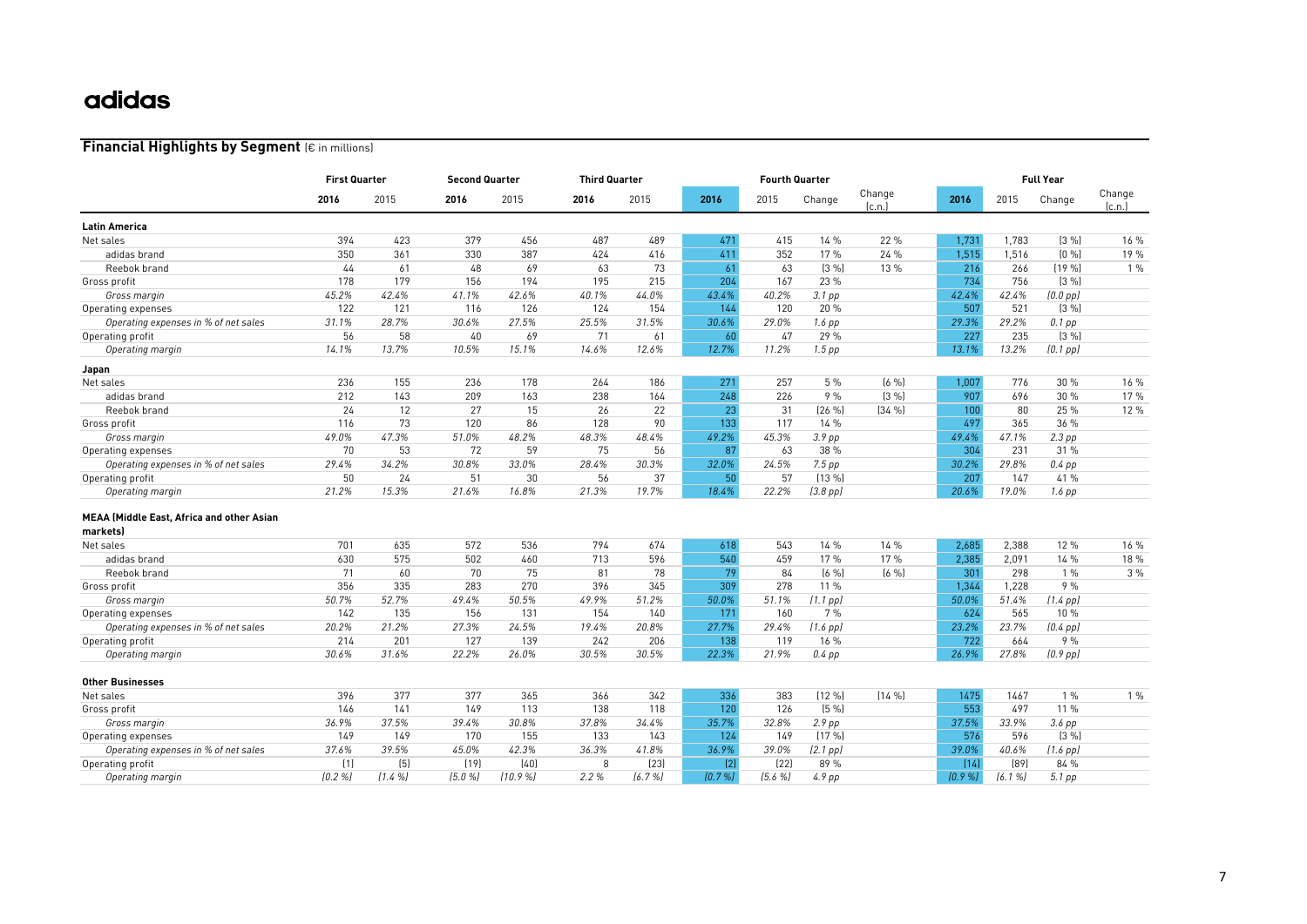#### **Financial Highlights by Brand** (€ in millions)

|                                      |        | <b>First Quarter</b> |       | <b>Second Quarter</b> |       | <b>Third Quarter</b> |       | <b>Fourth Quarter</b> |               |                 |        |        | <b>Full Year</b> |                  |  |  |
|--------------------------------------|--------|----------------------|-------|-----------------------|-------|----------------------|-------|-----------------------|---------------|-----------------|--------|--------|------------------|------------------|--|--|
|                                      | 2016   | 2015                 | 2016  | 2015                  | 2016  | 2015                 | 2016  | 2015                  | Change        | Change<br>lc.n. | 2016   | 2015   | Change           | Change<br>[c.n.] |  |  |
| <b>Net Sales by Brand</b>            |        |                      |       |                       |       |                      |       |                       |               |                 |        |        |                  |                  |  |  |
| adidas brand                         | 4,036  | 3.352                | 3,705 | 3,180                 | 4,640 | 4,007                | 3,953 | 3,399                 | 16%           | 18 %            | 16,334 | 13,939 | 17 %             | 22 %             |  |  |
| Reebok brand                         | 416    | 411                  | 399   | 408                   | 493   | 476                  | 462   | 456                   | 1%            | 3%              | 1,770  | 1.751  | 1%               | 6%               |  |  |
| TaylorMade-adidas Golf               | 275    | 280                  | 248   | 239                   | 170   | 159                  | 199   | 224                   | $[11 \, \%]$  | $(13 \%)$       | 892    | 902    | [1%]             | (1%              |  |  |
| <b>CCM Hockey</b>                    | 38     | 39                   | 64    | 80                    | 103   | 112                  | 66    | 85                    | $[22\%]$      | $(22\% )$       | 271    | 317    | [14%]            | (13 %)           |  |  |
| Total "                              | 4,769  | 4.083                | 4,422 | 3,907                 | 5,413 | 4,758                | 4,687 | 4,167                 | 12 %          | 14 %            | 19,291 | 16,915 | 14%              | 18 %             |  |  |
| <b>Gross Margin by Brand</b>         |        |                      |       |                       |       |                      |       |                       |               |                 |        |        |                  |                  |  |  |
| adidas brand                         | 47.4 % | 47.6%                | 46.5% | 47.2%                 | 45.6% | 47.2%                | 46.2% | 46.5%                 | $[0.4$ pp $]$ |                 | 46.4%  | 47.2%  | $(0.7$ pp $)$    |                  |  |  |
| Reebok brand                         | 38.0%  | 37.7%                | 36.8% | 38.6 %                | 36.7% | 36.8%                | 35.4% | 35.8%                 | $[0.4$ pp $]$ |                 | 36.7%  | 37.2%  | $(0.5$ pp $)$    |                  |  |  |
| <b>Net Sales by Product Category</b> |        |                      |       |                       |       |                      |       |                       |               |                 |        |        |                  |                  |  |  |
| Footwear                             | 2,569  | 2.087                | 2,291 | 1,962                 | 2,859 | 2,355                | 2,415 | 1,956                 | 24%           | 26 %            | 10,135 | 8,360  | 21 %             | 26 %             |  |  |
| Apparel                              | .770   | 1.595                | 1,674 | 1,530                 | 2,124 | 1.986                | 1.907 | 1.859                 | 3%            | 3%              | 7,476  | 6.970  | 7%               | 11 %             |  |  |
| Hardware                             | 430    | 400                  | 456   | 415                   | 429   | 417                  | 364   | 353                   | 3%            | 4%              | 1,681  | 1,585  | 6 %              | 9%               |  |  |
| Total "                              | 4.769  | 4,083                | 4,422 | 3,907                 | 5,413 | 4,758                | 4,687 | 4,167                 | 12 %          | 14%             | 19,291 | 16,915 | 14%              | 18 %             |  |  |

<sup>1)</sup>Rounding differences may arise.